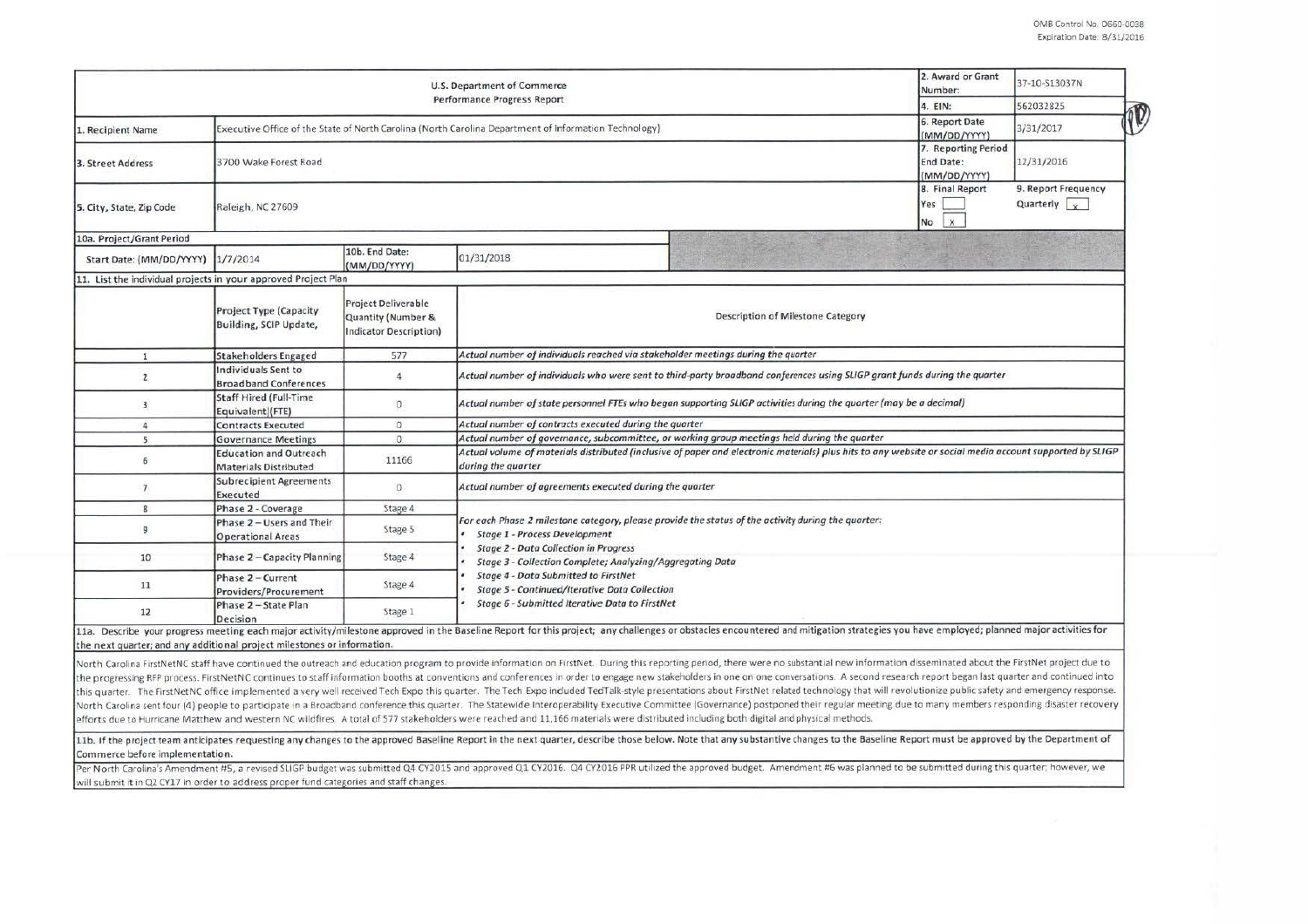[11c. Provide any other information that would be useful to NTIA as it assesses this project's progress.

As per last quarter, little new information has come from FirstNet due to the release of RFP. We continue to seek additional Liaison staff for education and outreach - this staff is captured under contracts and not FTE. We and ramp up our efforts once FirstNet has significant information for responders and decision makers (cost, coverage, capacity, etc.).

## 11d. Describe any success stories or best practices you have identified. Please be as specific as possible.

FirstNetNC hosted a Tech Expo in November. This event was attended by over 100 public safety members from across the state. The ability to hold such an event at no cost to participants allowed for greater attendance and in event covered over a dozen topics related to Public Safety Broadband and was well received according to post event surveys. In addition, the part time Outreach Liaison staff continues to be a significant asset for our prog

## 12. Personnel

12a. If the project is not fully staffed, describe how any lack of staffing may impact the project's time line and when the project will be fully staffed.

The North Carolina Office continues to operate with limited staff. Never-the-less the Education and Outreach Mission continues. As discussed with NTIA, match efforts will continue to be counted for First Responder stakehol FirstNetNC meetings. The FTE percentages below reflect the changes in staff time related to the new State fiscal year beginning July 1, 2016. \* This is a revised submission \*FirstNetNC staff discovered an issue related to costs. These new cost numbers have been revised and reviewed by FirstNetNC and Department IT Fiscal Staff. All staff are in agreement that salary and fringe numbers are now accurate.

| 12b. Staffing Table - Please include all staff that have contributed time to the project. Please do not remove individuals from this table. |                                                                    |                                                                                                                                       |                                                                                                                            |                      |                               |                   |                 |                                         |                                          |  |
|---------------------------------------------------------------------------------------------------------------------------------------------|--------------------------------------------------------------------|---------------------------------------------------------------------------------------------------------------------------------------|----------------------------------------------------------------------------------------------------------------------------|----------------------|-------------------------------|-------------------|-----------------|-----------------------------------------|------------------------------------------|--|
| Job Title                                                                                                                                   | FTE%                                                               | Project (s) Assigned                                                                                                                  |                                                                                                                            |                      |                               |                   |                 |                                         |                                          |  |
| IT Project Program Manager<br>(FirstNetNC Director/SPOC)                                                                                    | 100                                                                |                                                                                                                                       | (federal) Overall responsibility for SLIGP and FirstNetNC effort, including SPOC duties                                    |                      |                               |                   |                 |                                         |                                          |  |
| Networking Specialist<br>(Technical Consultant,<br>FirstNetNC)                                                                              | $\circ$                                                            |                                                                                                                                       | (federal) Supports FirstNetNC with focus on technical questions/opportunities with responders, vendors, potential partners |                      |                               |                   |                 |                                         |                                          |  |
| Networking Specialist<br>(Assistant Director, FirstNetNC)                                                                                   | 100                                                                |                                                                                                                                       | (federal) Supports FirstNetNC / oversees Education and Outreach with first responders and other stakeholders               |                      |                               |                   |                 |                                         |                                          |  |
| Information & Communications<br>Specialist III (Dir. of Comms,<br>Digital Infrastructure)                                                   | $\circ$                                                            | (federal) Development/responsibility for all media and communications materials/coordination                                          |                                                                                                                            |                      |                               |                   |                 |                                         |                                          |  |
| Administrative Assistant I<br>(Administrative Assistant,<br>Digital Infrastructure)                                                         | $\Omega$                                                           |                                                                                                                                       | (federal) Administrative support to FirstNetNC staff, including travel                                                     |                      |                               |                   |                 |                                         |                                          |  |
| IT Director (Executive Director,<br>Digital Infrastructure)                                                                                 | $\circ$                                                            | (federal) Oversight of Digital Infrastructure team. Coordination/strategy between FirstNetNC, Broadband Infrastructure Office and DIT |                                                                                                                            |                      |                               |                   |                 |                                         |                                          |  |
| IT Manager (Program<br>Management Specialist)                                                                                               | $\circ$                                                            |                                                                                                                                       | (federal) Supports FirstNetNC with focus on Program Management and Budget responsibilities                                 |                      |                               |                   |                 |                                         |                                          |  |
| Industrial Development Rep<br>(Grants Management<br>Specialist)                                                                             | 50                                                                 |                                                                                                                                       | (federal) Supports FirstNetNC with focus on Program Management and Budget responsibilities                                 |                      |                               |                   |                 |                                         |                                          |  |
| 13. Subcontracts (Vendors and/or Subrecipients)                                                                                             |                                                                    |                                                                                                                                       |                                                                                                                            |                      |                               |                   |                 |                                         |                                          |  |
| 13a. Subcontracts Table - Include all subcontractors. The totals from this table must equal the "Subcontracts Total" in Question 14f.       |                                                                    |                                                                                                                                       |                                                                                                                            |                      |                               |                   |                 |                                         |                                          |  |
| Name                                                                                                                                        | Subcontract Purpose                                                |                                                                                                                                       | Type<br>(Vendor/Subrec.)                                                                                                   | RFP/RFQ Issued (Y/N) | Contract<br>Executed<br>(Y/N) | <b>Start Date</b> | <b>End Date</b> | <b>Total Federal Funds</b><br>Allocated | <b>Total Matching Funds</b><br>Allocated |  |
| GIS-DIT                                                                                                                                     | Planning, GIS, Consultation                                        |                                                                                                                                       | <b>State Service</b>                                                                                                       | Y                    | Y                             | 1/Jul/2014        | 30/Jan/2018     | \$175,460.00                            |                                          |  |
| Research Analyst - DOC                                                                                                                      | Data analysis, research, consultation                              |                                                                                                                                       | <b>State Service</b>                                                                                                       | γ                    | Y                             | 27/Jun/2016       | 30/Jan/2018     | \$150,000.00                            |                                          |  |
| Outreach/Data<br>Collection/Inventory                                                                                                       | Contractors - education, outreach, data collection, &<br>inventory |                                                                                                                                       | State Service &<br>Vendor                                                                                                  | Y                    | Y                             | 1/Jul/2014        | 30/Jan/2018     | \$244,234.98                            | \$326,918.06                             |  |
| <b>Hosting Services</b>                                                                                                                     | Database; webpage development & maintenance                        |                                                                                                                                       | <b>State Service</b>                                                                                                       | Y                    | Y                             | 1/Jul/2015        | 30/Jan/2018     | \$112,000.00                            |                                          |  |
| Conferences                                                                                                                                 | Education & staff development                                      |                                                                                                                                       | State Service &<br>Vendor                                                                                                  | Y                    | Y                             | $1$ /Jul/2015     | 30/Jan/2018     | \$86,400.00                             |                                          |  |
| Administrative Support                                                                                                                      | Administrative & Budget support                                    |                                                                                                                                       | <b>State Contract</b>                                                                                                      | Y                    | Y                             | 7/1/2015          | 30/Jan/2018     | \$105,000.00                            |                                          |  |
| Local Cooperative Efforts                                                                                                                   | Local government expenditures                                      |                                                                                                                                       | State & Local<br>Government Service                                                                                        | γ                    | Y                             | 7/1/2015          | 30/Jan/2018     | \$139,469.99                            |                                          |  |